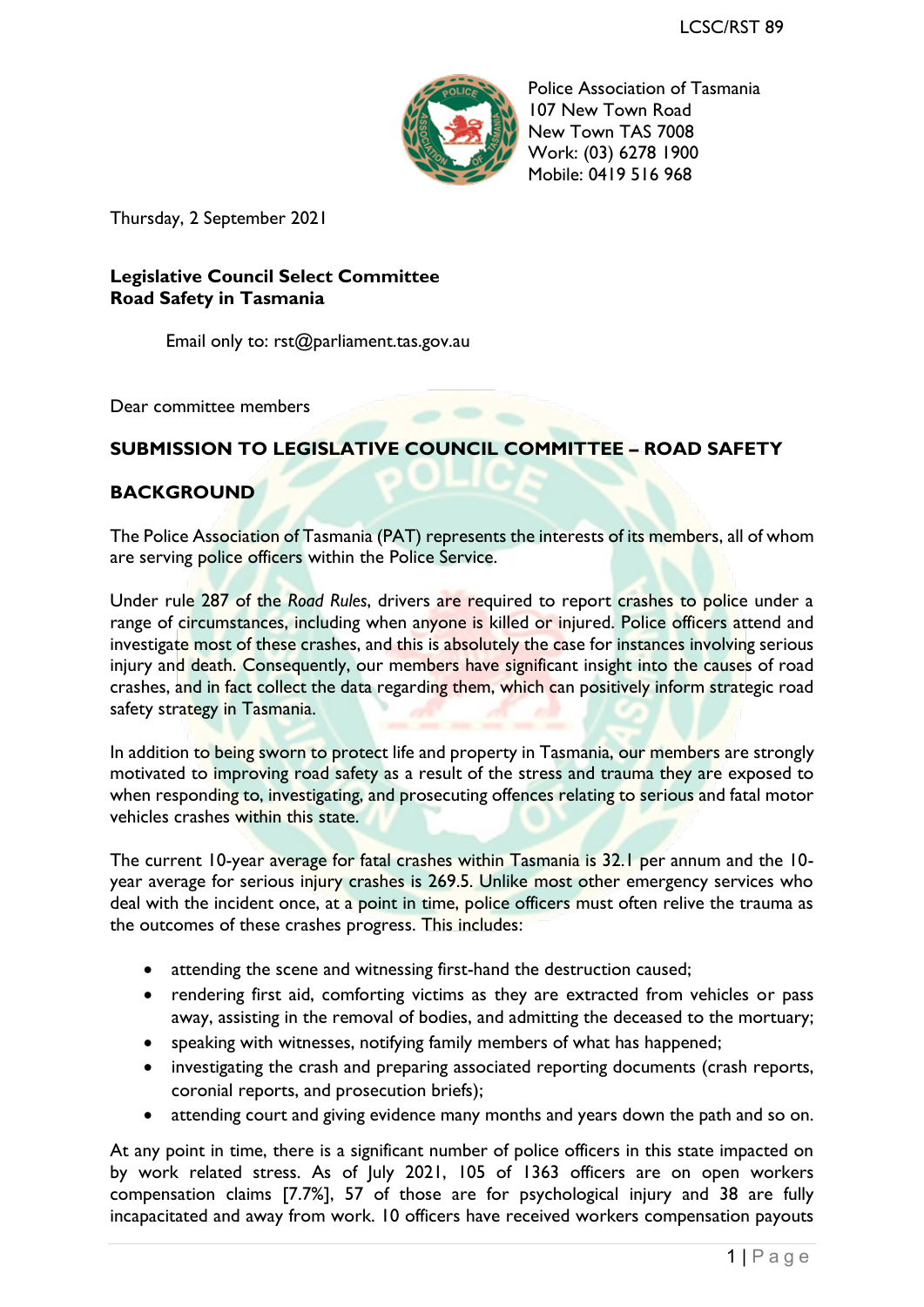and separated in the last 3 years, 32 are currently in the process of separating and seeking a workers compensation payout.

Hence the PAT is significantly invested in seeing positive outcomes from broader strategic road safety strategies to hopefully reduce this psychological burden on our members.

What is clear to the PAT is there is a considerable lack of cohesive strategic direction and planning within Tasmania that translates high-level policy to operational implementation. This observation is not intended to deride or lay blame, but serve to highlight the need for leadership and partnership amongst all stakeholders. Further, it is necessary to invest in building dedicated areas to work collaboratively in achieving the vision of Tasmania's Road Safety Strategy.

Road safety cannot be left with one agency or body to own. An effective approach from policy settings and frameworks, funding, education, and enforcement, must be interconnected. This will avoid high levels of incongruence currently associated with road safety strategies in Tasmania.

Having reviewed the existing policy and action plans, the PAT submits the following:

#### **OBSERVATIONS**

The crash statistics have been consistent over the past 10 years. The problem is they have plateaued and efforts to improve them are not effective. Policing is one element of a fully connected, strategic, road safety strategy, yet the police are first to be held accountable for the crash statistics.

Two key documents to consider are:

- Towards Zero Strategy:<https://www.rsac.tas.gov.au/about-us/towards-zero-strategy/>
- Quarterly Reports:<https://www.rsac.tas.gov.au/about-us/quarterly-progress-reports/>

The Quarterly Progress Report to the Road Safety Advisory Council as at 31 December 2020 identifies where Tasmania is positioned against other states: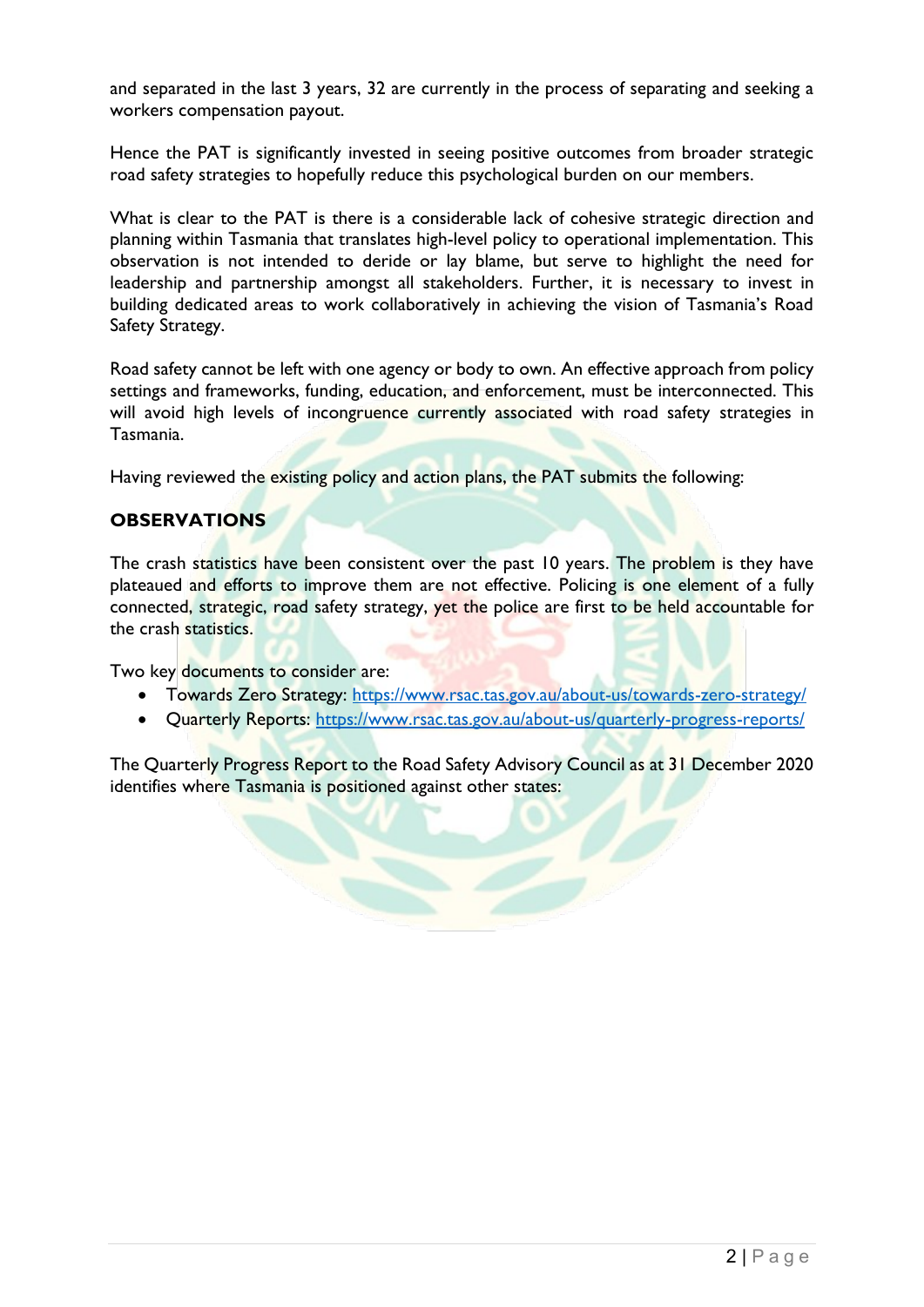



As can be seen from the above chart, Tasmania is consistently one of the worst preforming states and consistently performs worse than the Australian average for road deaths.

To address this, the Towards Zero Tasmanian Road Safety Strategy 2017-26 provides four fundamental foundations: Safe Road Users, Safe Roads and Roadsides, Safe Vehicles, and Safe Speeds.

The PAT observation is that there is an obvious gap in direction and leadership in implementing these in practice. Most significantly, there needs to be a centralised point of leadership that monitors, shapes, and leads Tasmania's road safety initiatives. The role of this central point should be to bring together all the relevant lead management authorities and strategies to direct activities to ensure they are interconnected and achieve identified outcomes. This must also include other more passive activities that occur over time, such road design and upgrades and building from lessons learnt elsewhere in the world.

Regarding traffic enforcement, police are clearly primarily responsible for this aspect. Through traffic policing and enforcement, the aim is to achieve safer road users by:

- apprehending those who engage in risky driving behaviour (for example, apprehending motorists for speeding stops their immediate offending and also provides deterrence for them into the future); and
- creating a public perception through enforcement activities that there is a high likelihood of being caught for breaches of the road rules (general deterrence).

These are not separate issues – they are intrinsically linked. When motorists fear detection, they are more likely to obey the law. By extension, if drivers comply with the law, we should see a reduction serious and fatal crashes.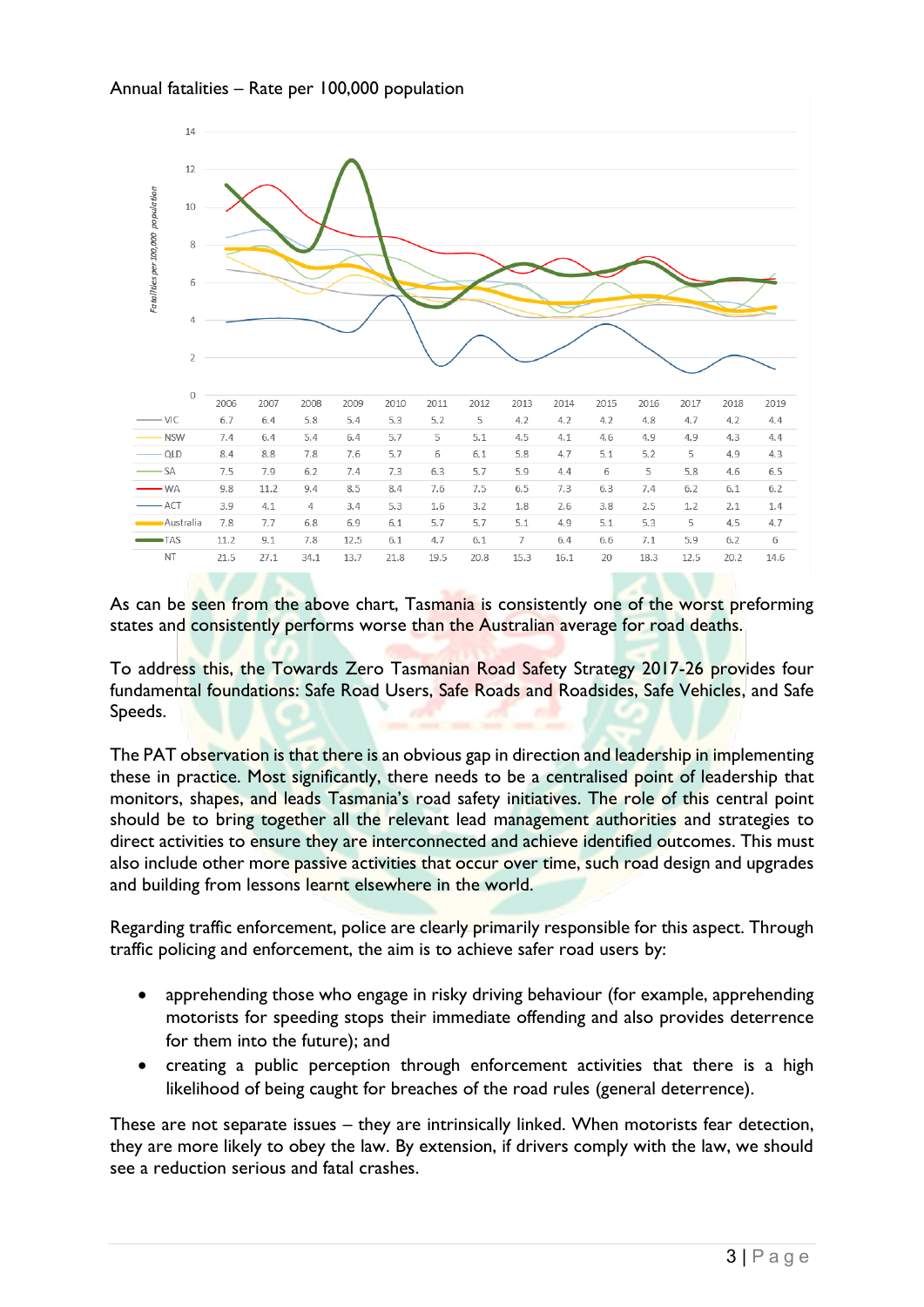## **RECOMMENDATIONS**

Very recently, the University of Adelaide (Centre for Automotive Safety Research) at the request of the Motor Accident Insurance Board (MAIB), completed a review of the annual funding by the MAIB to Tasmania Police and State Growth. This document provides for certain actions and reporting to occur in the traffic enforcement portfolio. The PAT recommends the Committee access a copy of this document for consideration and generation of potential recommendations.

Education features heavily within the current Road Safety Strategy but there are a number of lost opportunities to enhance educational prospects to influence driver behaviour. The road laws are prolific and there appears to be no mechanism to ensure drivers remain current and contemporary in their knowledge of the road rules and what it means for them and their driving behaviour. A simple strategy of providing an update of traffic laws is a text message – potentially monthly – or when a driver renews their drivers licence is a simple opportunity to narrow the gap in the educational process. Police often deal with motorists who regularly exclaim they have been driving for years but upon explaining the reason for the interaction it is clear the motorist was either unaware of changes in road rules or they had misinterpreted the advertising associated with a recent amendment / update. Such approaches would ensure consistent messaging and advice to motorists. Additionally, the recently updated Graduated Licensing System puts significant onus on new drivers so that they should be up-to-date on the rules. It would be prudent however, to review road safety education in Tasmanian schools to ensure the programs delivery, content and importantly, it is effective, to ensure it is best practice with sufficient reach and penetration into the target cohort groups.

A further enhancement to the educational sphere of the strategy would be utilising revenue generated from traffic enforcement fines to fund remedial driver retraining, targeted at drivers identified of high-risk driving behaviour. At present, there are very few diversionary processes to assist a driver to change their driving behaviour. Research into the effectiveness of fines indicates *"examinations of penalties have found that fines alone provide little deterrence and that increased or more severe fines also provide little deterrence"* <sup>1</sup> .

The PAT has observed penalties increase, yet there appears to be little impact upon the statistical occurrence of fatal and serious motor vehicle crashes. Directing retraining upon a recidivist traffic offender, or seizing the opportunity early in a driver's formative years, provides significant educational opportunities. Over time, left devoid of feedback or corrective action, drivers develop and imbed bad habits that increase the likelihood of an adverse outcome for themselves and those they share the road with. Therefore, the establishment of a court-mandated diversionary program within the justice system, to deliver driver behaviour change would benefit all drivers. Additionally, establish an individual case-management program for repeat and serious offenders so that certain licence conditions can be imposed to assist in behaviour change.

Technology can also support these diversionary activities. We have seen the effective use of alcohol interlocks fitted to the vehicles of serious offenders. Why can we not harness similar technologies for other traffic offenders? For example, there is potential to mandate that serious or recidivist offenders have an approved dash camera fitted to their vehicle for a period of time to monitor their driving behaviour. This initiative could potentially be used in conjunction with other measures, such as the one demerit point for 12 months program. A driver knowing accrual of one demerit point will lead to loss of licence will be cognisant that

<sup>1</sup> Analysis and modelling of crashes in Tasmania, p.12, Centre for Automotive Safety Research, University of Adelaide, February 2016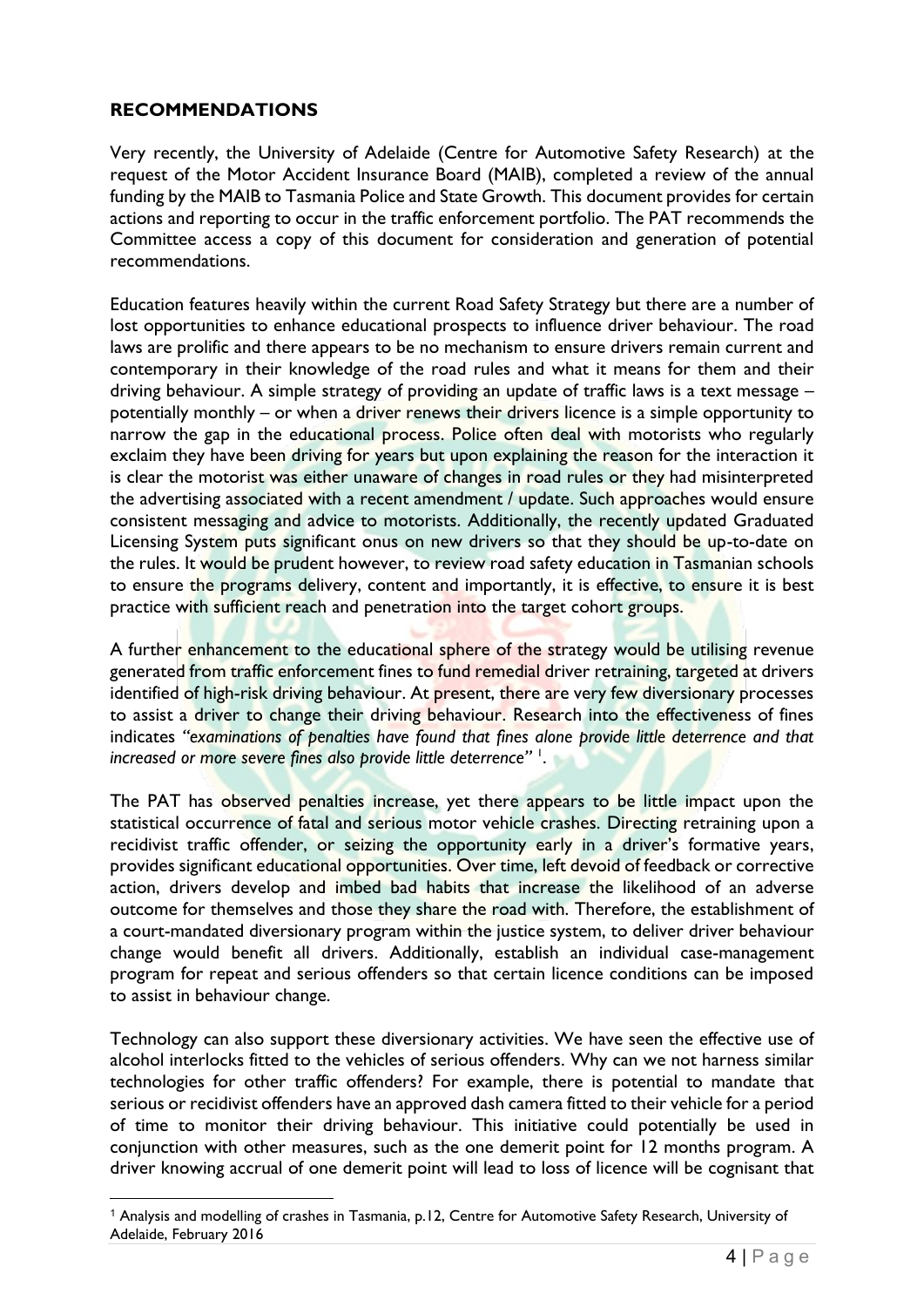the installed camera is recording their daily journeys and may feel more inclined to adjust their driving behaviour accordingly.

The revenue generated from fines has the potential to be mapped against a number of proactive strategies linked with technological innovation. An urgent need is to renew and extend the state's speed camera network of fixed and mobile cameras. Including the funding for the installation, management, and maintenance of the camera network through the revenue raised by the network. Through a tender process, have private-sector providers to install and operate the network, thereby not directing police away from other traffic enforcement and deterrence duties. Introduce into the network automated enforcement technology that detects distraction and seat belt use as well as speed. These technological solutions should be invested in to support a fully funded traffic enforcement capability and not be used as a replacement of high visibility policing activities.

This leads to our next observation and one clearly within the policing portfolio, deterrence. Deterrence theory espouses that *"the certainty of being caught is a vastly more powerful deterrent than the punishment"* <sup>2</sup> . Therefore, the likelihood of detection is a significant key to enforcement activities. Having a fully funded and dedicated traffic section within Tasmania Police is a key priority.

At present, there is no analysis as to how many staff and resources it would require to operate a state wide traffic operations unit to ensure a baseline level of overt and covert traffic enforcement activities. The roles and functions of Tasmania Police have evolved over time and as more is expected from the police service, across its significant portfolio. There needs to be an alignment of policy objectives with deployment capability. The major deficiency in traffic enforcement is there is an absence of clear objectives, a plan as to how our members achieve the objectives, and resources are not deployed in accordance with that plan. Members undertaking traffic work do the best they can in the absence of objectives and a plan. There is inadequate direction of how our members are employed and associated resources to achieve the outcome.

There is urgent need for a restructure of Tasmania Police's traffic enforcement capability that provides centralised leadership across the three geographic districts. This should be supported by analytical staff to provide analysis of long-term data to inform strategy, and additionally, intelligence focussed policing in real time to identify forming patterns of concern.

A state-wide traffic capability within Tasmania Police requires autonomy from other competing priorities to conduct enforcement, high visibility, and targeted covert and overt activities, at a level that ensures the likelihood of being caught is maintained at the highest level possible. This capability ought to include a dedicated highway patrol capability that focusses upon the main arterial highways and equally the more notable regional highways, where there is an over representation of serious and fatal crashes. Other technological solutions and support agencies can then be used in conjunction with an underpinned high level of police visibility.

To establish clear leadership in this important endeavour, consideration into establishing a state roads authority, independent from the Department of State Growth and inclusive of council inputs, to manage the state road network. Facilitating reform to the governance of road safety to ensure road safety policy is a shared responsibility by heads of relevant state government departments. That the Auditor-General regularly review the implementation of road safety policy so that key performance indicators linked to outcomes are met across infrastructure, education and enforcement. Additionally, that the state road authority reports each year on progress in meeting the key performance indicators linked to these outcomes.

<sup>2</sup> National Institute of Justice, p. 1, Five Things About Deterrence, May 2016